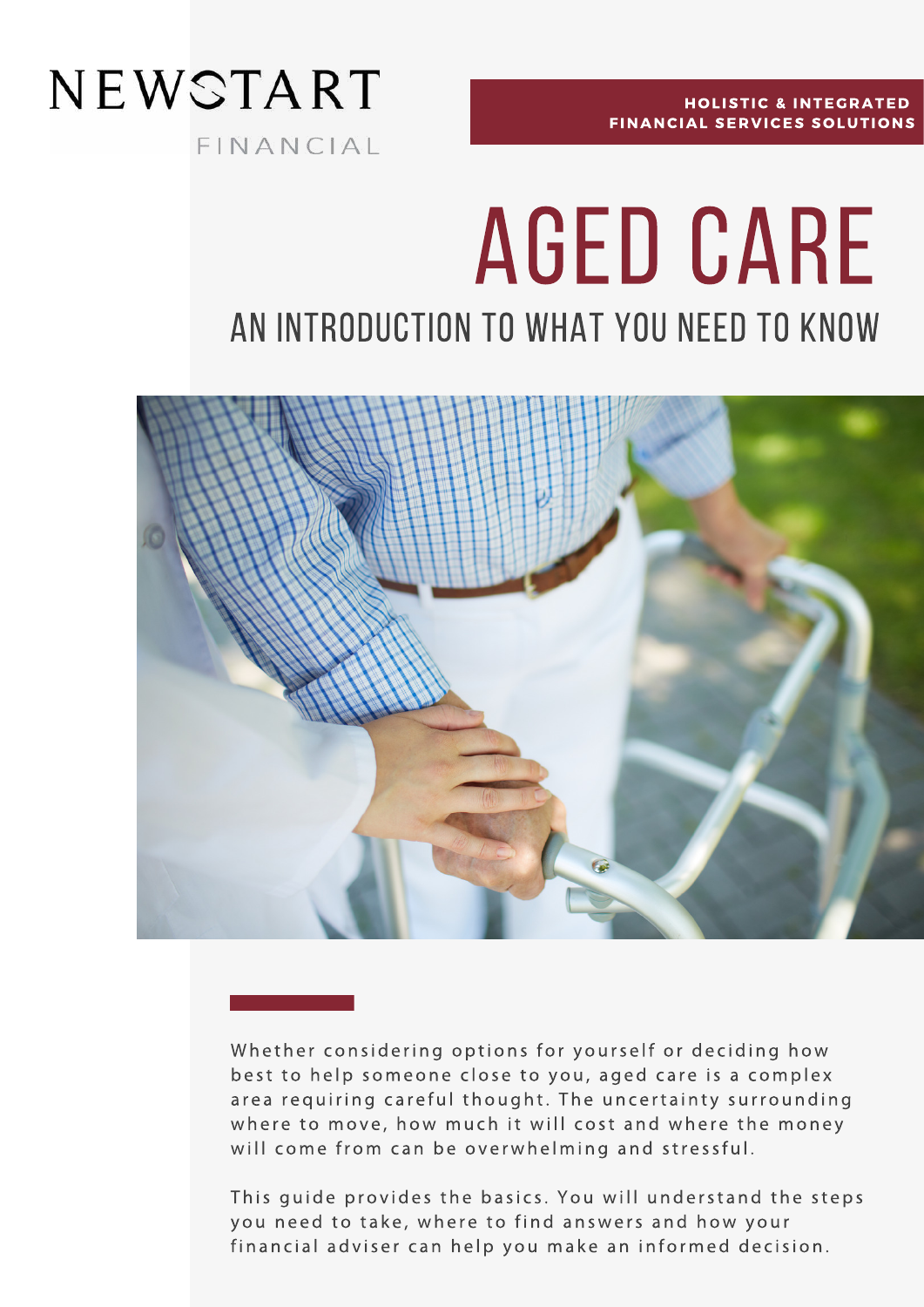## 3 STEP PROCESS

There are typically three steps you need to take before moving in to an aged care facility.

#### STEP 1: APPROVAL

Before entering an aged care facility your health must be assessed to determine your eligibility for care. The assessment can be performed by any doctor, nurse or social worker who is a member of an Aged Care Assessment Team (ACAT, or ACAS in Victoria). You can visit myagedcare.gov.au to request an assessment.

#### STEP 2: FIND A HOME

To make sure you find a home that you are comfortable in and that will suit your needs, you may like to visit a few different places. You can apply to as many homes as you like. The accommodation costs for all aged care facilities are published on the Government's aged care website myagedcare.gov.au. This website also provides a description of the rooms and services available at the facility.

#### STEP 3: ORGANISE YOUR FINANCES

On entry to a facility, you will be required to pay an accommodation contribution or accommodation payment. Some people will have their accommodation costs met in full or part by the Government, while others will need to pay the accommodation price agreed with the aged care home. The Department of Human Services (DHS) will advise which applies to you based on an assessment of your assets and income. There will also be a basic daily fee to pay and there may be a means-tested care fee which is determined by your level of income and assets. Some facilities offer you a higher level of service or a higher standard of accommodation or food for an additional daily fee.

#### YOUR ADVISER CAN HELP

Your financial adviser can help with the decisions you need to make and which strategies are best suited to your circumstances. They can also help you keep your plans on track with an annual review, in case your circumstances, or external factors such as legislation, change.

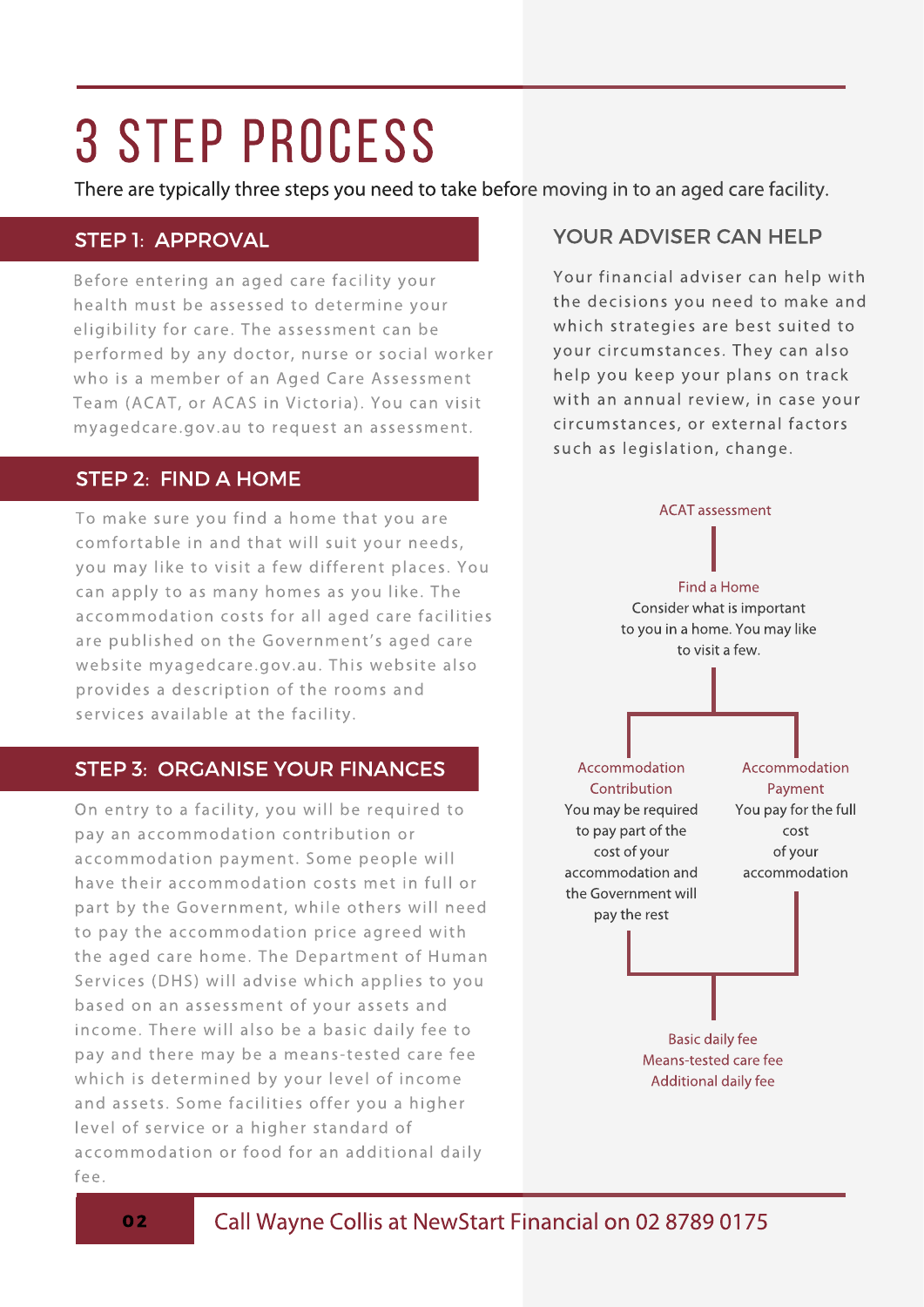## FREQUENTLY ASKED QUESTIONS & ANSWERS

| My Question is                                                 | What do I need to do?                                                                                                                                                                   | How can my adviser help?                                                                                                                                                                                                                                                                                                                                                                                                                                                                                | Who else can help?                                                                  |
|----------------------------------------------------------------|-----------------------------------------------------------------------------------------------------------------------------------------------------------------------------------------|---------------------------------------------------------------------------------------------------------------------------------------------------------------------------------------------------------------------------------------------------------------------------------------------------------------------------------------------------------------------------------------------------------------------------------------------------------------------------------------------------------|-------------------------------------------------------------------------------------|
| What upfront<br>costs will I need<br>to pay?                   | Understand if there is an<br>accommodation payment<br>payable and determine what<br>assets you can use to meet<br>the cost.                                                             | Your adviser can help you determine how<br>to pay for your accommodation. This may<br>involve a lump sum payment, regular<br>instalments or a combination of both.                                                                                                                                                                                                                                                                                                                                      | DHS (Centrelink)<br>assess your income<br>and assets.                               |
| How much will I<br>pay for ongoing<br>care?                    | Determine which ongoing<br>fees apply to you. This could<br>include the basic daily fee, a<br>means tested care fee and<br>any additional daily fees.                                   | There are strategies to minimise the fees<br>you pay. Keeping or selling your home<br>often forms part of the strategy as does<br>how you invest. A poorly executed plan can<br>result in a lower Age Pension and higher<br>aged care costs.                                                                                                                                                                                                                                                            | The aged care facility<br>and Centrelink can<br>assist in determining<br>your fees. |
| Can I keep my<br>home or is it<br>better for me<br>to sell it? | Understand the various<br>options available to you<br>regarding your primary<br>residence.                                                                                              | Your adviser can explain what to consider if<br>you are thinking of keeping or selling the<br>family home. If kept, they can discuss<br>strategies to pay the agreed<br>accommodation costs and explain how the<br>family home will be treated for social<br>security and aged care purposes. If sold,<br>they can also help identify the best way to<br>invest the proceeds and get the balance<br>right between generating an income,<br>maximising the Age Pension and<br>minimising aged care fees. | Your financial adviser<br>is best placed to help<br>you understand your<br>options. |
| How do I<br>maximise my<br>social security<br>benefits?        | Determine how the social<br>security Income and Assets<br>Tests apply to you.                                                                                                           | Your choice of investments may help you to<br>access or retain benefits, including the<br>Commonwealth Seniors Health Card.                                                                                                                                                                                                                                                                                                                                                                             | Centrelink<br>determines your<br>eligibility for<br>Government benefits.            |
| How can I afford<br>to pay for<br>ongoing care?                | Determine if your capital can<br>be invested to provide<br>enough cash flow to meet<br>ongoing care costs.                                                                              | Your financial adviser can assess your<br>investment options and help you maximise<br>your income.                                                                                                                                                                                                                                                                                                                                                                                                      | Your financial adviser<br>is best placed to help<br>you understand your<br>options. |
| Will I have<br>something to<br>leave for my<br>family?         | Consider which assets you<br>would like to form part of<br>your estate and those that<br>would go directly to a<br>beneficiary.                                                         | Your financial adviser can help identify<br>what assets form part of your estate and<br>ensure relevant beneficiary nominations are<br>used.                                                                                                                                                                                                                                                                                                                                                            | Your lawyer can<br>ensure you have a<br>will that reflects your<br>wishes.          |
| How much tax<br>will I need to<br>pay?                         | Identify what tax offsets are<br>available and which apply to<br>you. You also need to be<br>aware of any issues that may<br>arise if you sell your home or<br>change your investments. | An overall review of your situation will<br>identify the various tax offsets that may be<br>available to you, including the low income,<br>seniors and net medical expense offsets. A<br>tax adviser can also flag issues concerning<br>land tax and capital gains tax that may<br>affect you.                                                                                                                                                                                                          | Your tax adviser/<br>accountant is best<br>placed to advise on<br>your tax position |

NewStart Financial Pty Limited ACN 138 037 680 is a Corporate Authorised Representative (No.339157) of 3 Merit Wealth Pty Ltd AFSL 409361 | www.nsfin.com.au | Email: info@nsfin.com.au | Tel: 02 8789 0175